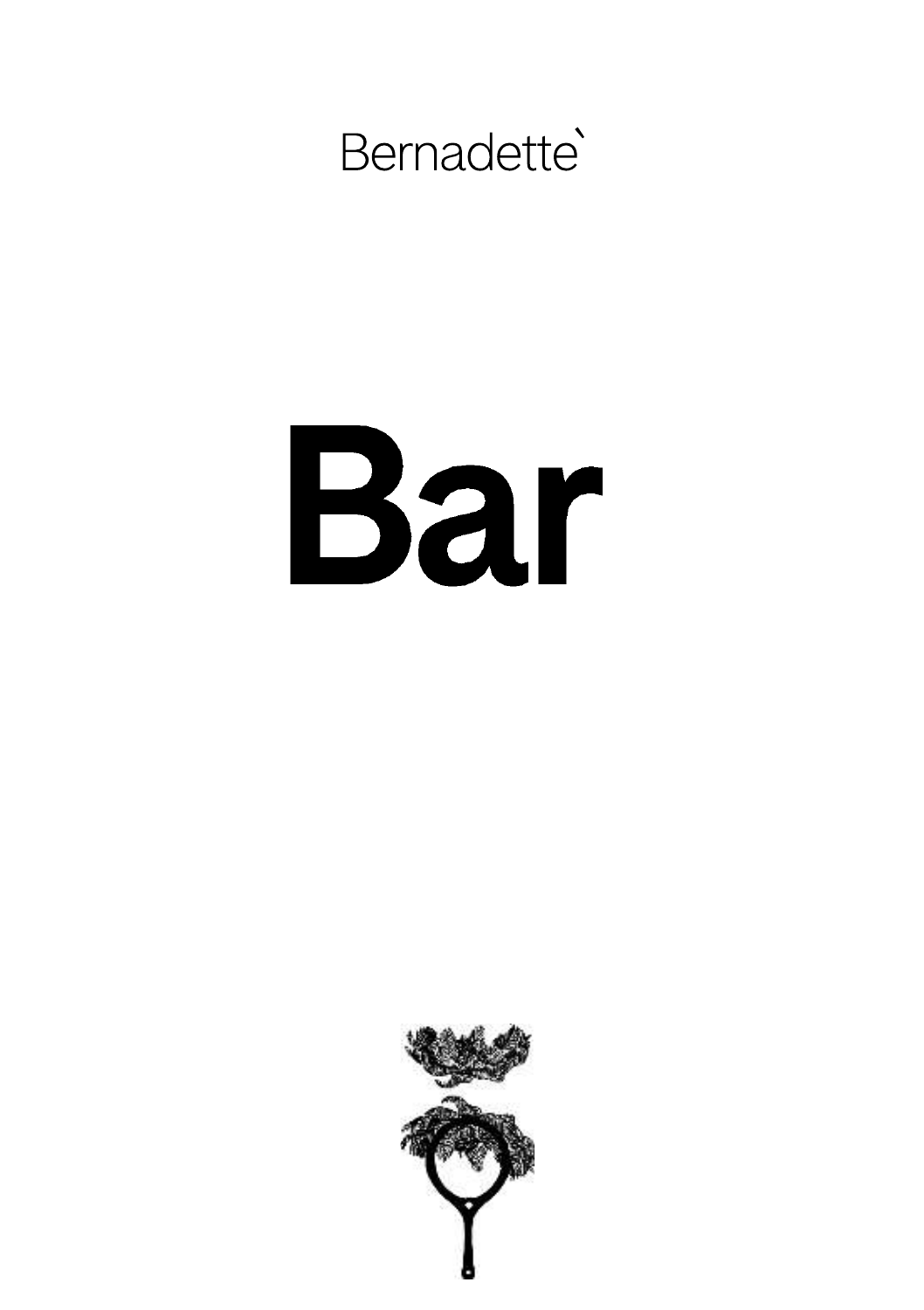## Nighttime **Special Sparkles**



### Bernadette Spritz

Vermouth bianco & rosso, Crème de Cassis, mint, lime juice, prosecco, bitters 14

#### Aperol Spritz

Aperol, prosecco, orange slice, prosecco 12.5



Bellini Peach liqueur, peach, Prosecco 13

#### Sparkling Wine;

10cl / 75cl

#### Prosecco Valdobbiadene Millesimato

Villa Sandi Veneto, Italien 10 / 70

#### Champagne Jacquart Brut Mosaïque

Chardonnay, Pinot Noir, Pinot Meunier 16 / 112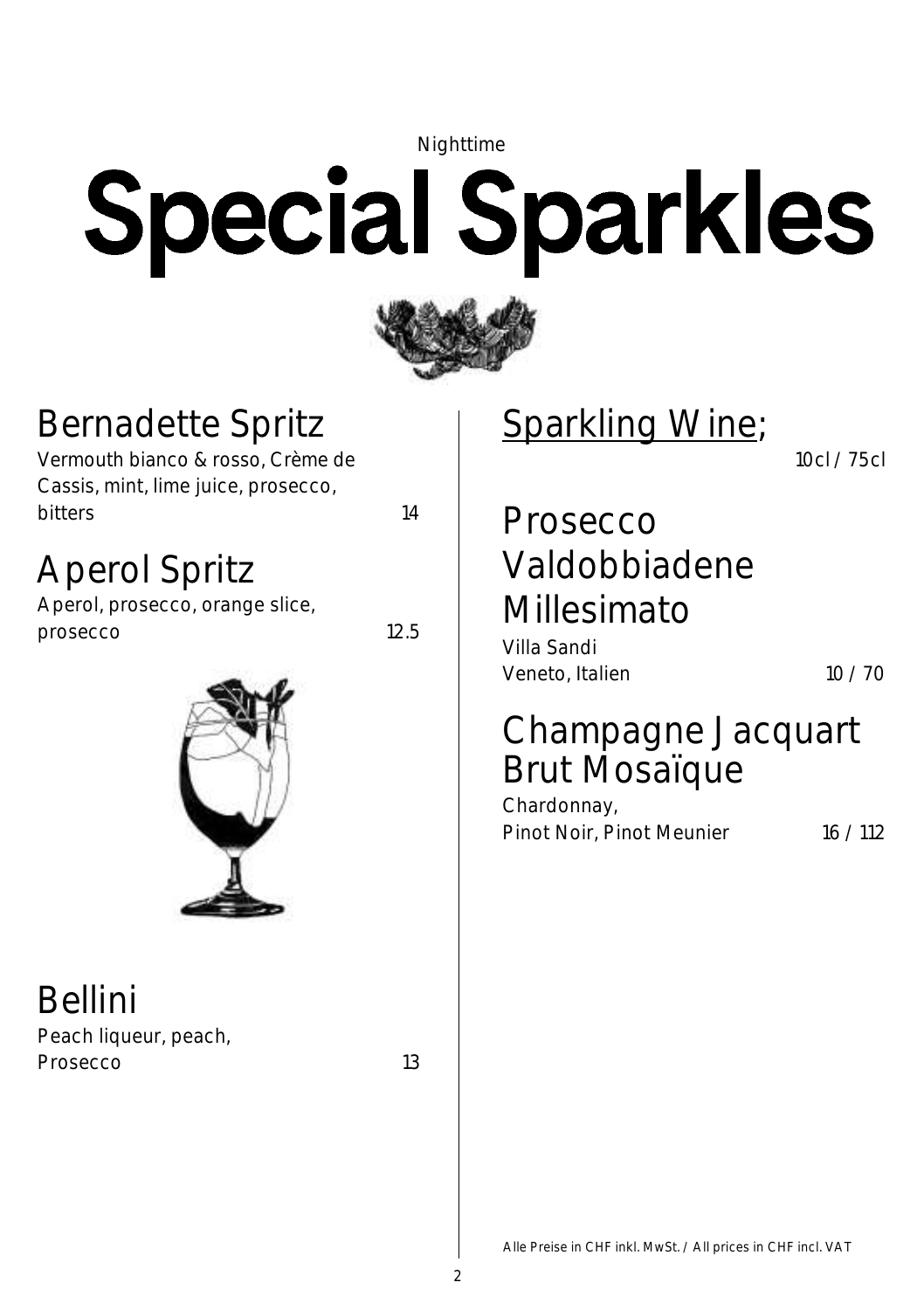## **Bernadette Mixes**



#### Bernadette starts the night;

## Blackberry Spritz

Prosecco, crème de Mures , soda 12.5

## $Pimm's$  No.1

Pimm`s No.1, fresh citrus fruits, mint & cucumber, Ginger Ale 15



#### Gin Raspberry Thyme Smash

Gin, raspberries, homemade thyme syrup, lime juice, sugar 15

## Gimlet

Gin, lime juice, sugar 14

*3*

## Port Rosemary Fizz

Taylor's 10 years, fresh lemon juice, rosemary homemade syrup, soda 14

## Bernadette's Classics;

## Swiss Negroni

Turicum gin, Martinnazi bitter, Helvetico rosso 16

## Old Fashioned

Bourbon, bitters, sugar 17

#### Gin Passion Basil Smash

Gin, lemon juice, passion fruit, basil, sugar 17

## Bourbon Julep

Bourbon whiskey, sugar, mint 16

## Espresso Martini

Vodka, Kaluha, Espresso, Gailliano, suger 16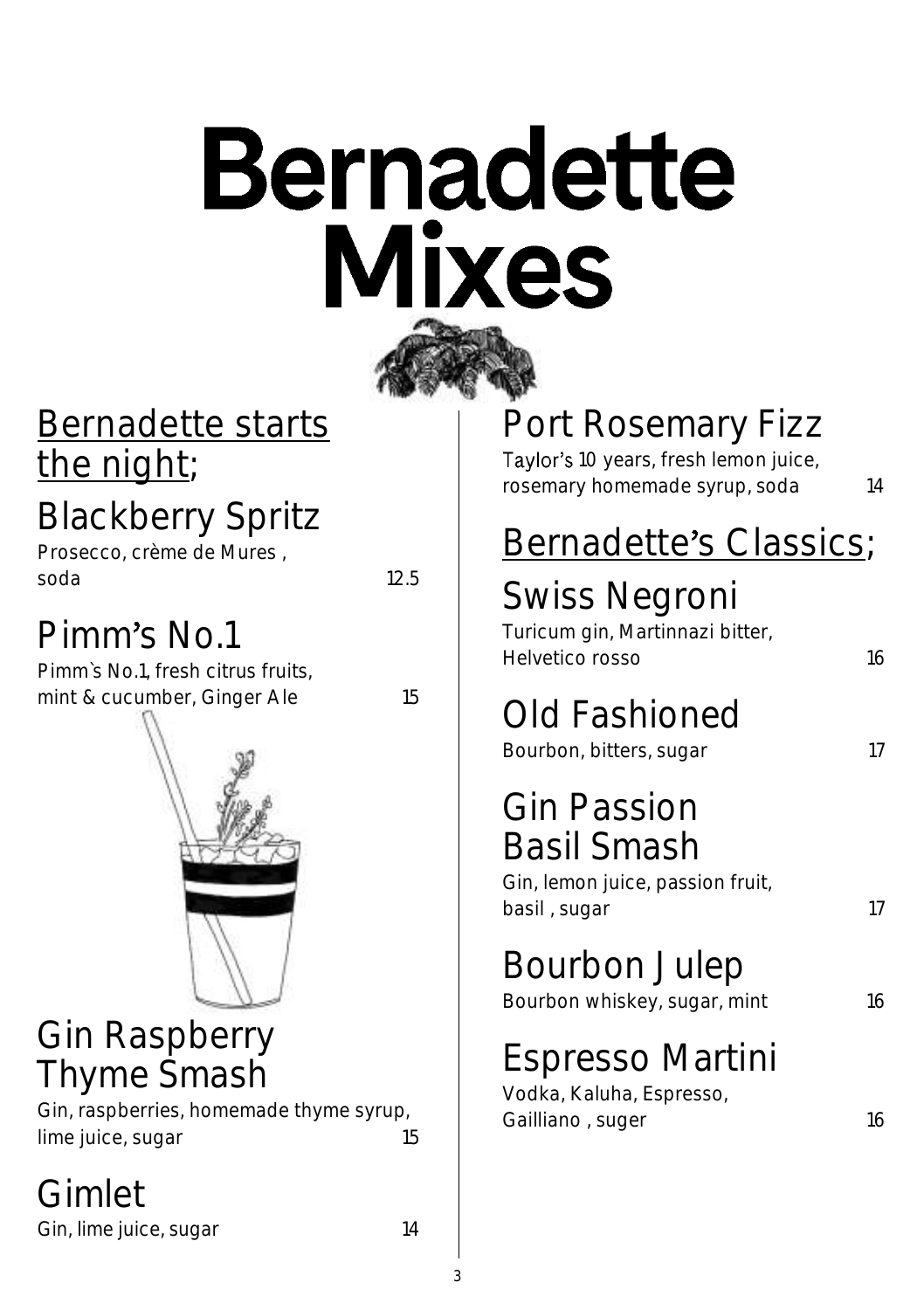## **Bernadette Mixes**

#### Bernadette loves Ginger Beer;

#### Züri Mule

Turicum Gin, lime juice, ginger beer 17

## Skyy Mule

Vodka, lime juice, ginger beer 16



#### Islay Mule Ardbeg Ten, lime juice, ginger beer 19

Smoky Mule Mezcal, lime juice, ginger beer, bitters 19

#### Dark & Stormy Dark rum, lime juice, ginger beer, bitters 17

Bernadette loves Tonic; Helvetico Vermouth & Tonic (dry, bianco or rosso) 13 Italicus & Tonic 19 Campari & Tonic  $_{12}$ White Port & Tonic 105  $Gin$   $4c1$ 

| U IIL J                                   | 4CI |
|-------------------------------------------|-----|
| Bickens Premium Gin   London   40%        | 10  |
| Turicum Dry Gin Small Batch   CH   40% 14 |     |
| Deux Frères   CH   43%                    | 19  |
| Ginuine Gin Strawberry   CH   40%         | 14  |
| Mare Mediterranean Gin   ESP   42.7%      | 16  |
| Tanqueray London Dry Gin   UK   47.3%     | 13  |
| Haymans Sloe Gin   UK   26%               | 13  |
| Hendrick's Gin   Scotland   41.4%         | 14  |
| Monkey 47 Schwarzwald Dry Gin             |     |
| DE   47%                                  | 16  |
|                                           |     |

## $& \text{Topic} \qquad \qquad \downarrow A$

*4*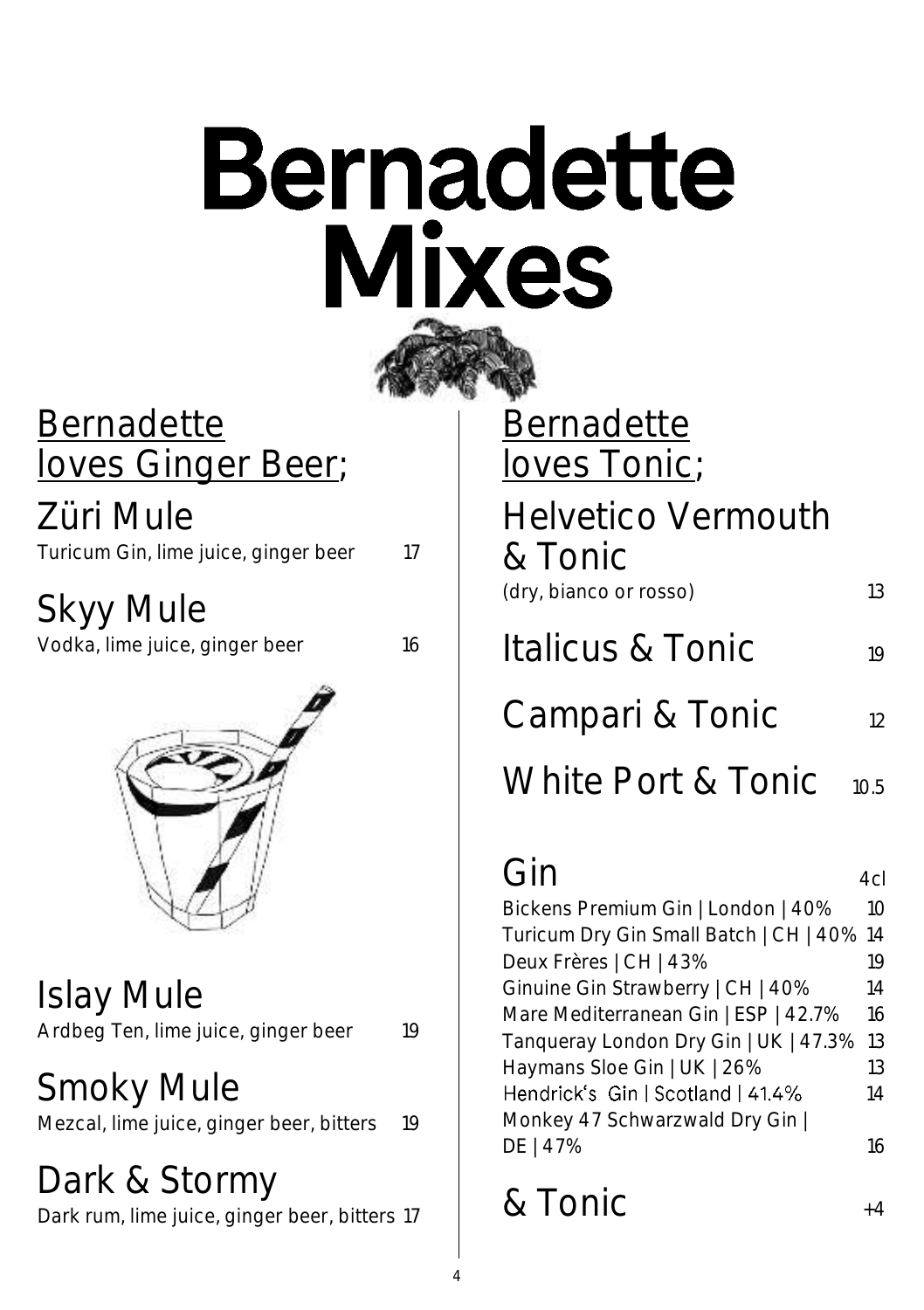

#### **Bernadette** drives home; (Without alcohol)

Bitter Spritz

Sanbitter, orange juice, soda 7

#### Raspberry peach cooler

Raspberry, peach puree, lemon juice, sugar, soda 9



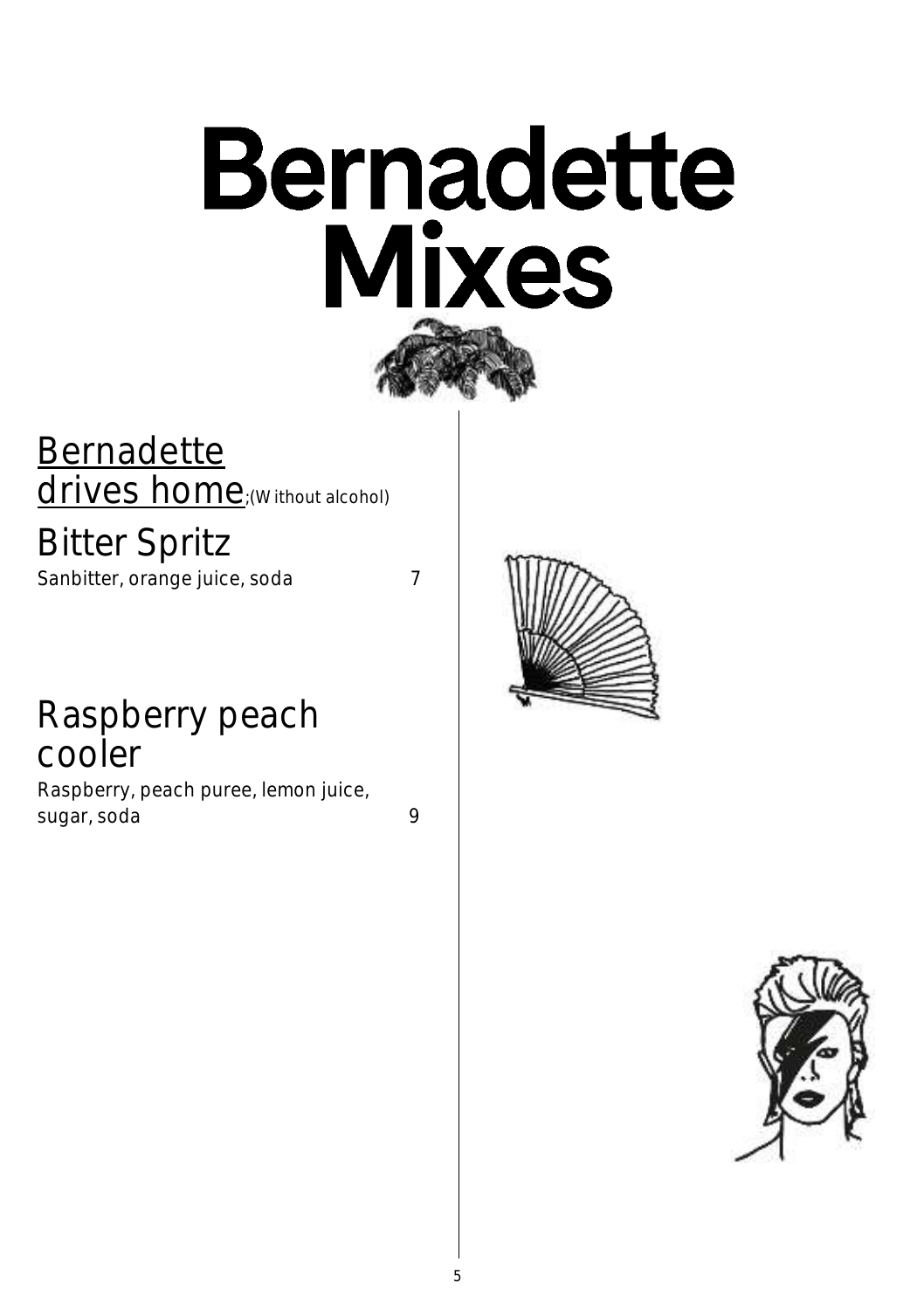## **Wines** by the Glass

10cl / 75cl

## White;

## Stadt Zürcher Kerner

Burghalde-Riesbach, Landolt Weine, Zürich 2020 Kerner 8.5 / 59

## Touraine

Françcois Chidaine, Loire, FR 2020 Sauvignon Blanc 7.5 / 52

## Roero Arneis

Malvirà, Piemont, Italien 2020 Arneis 8 / 56

## Rosé;

.

### Miraflors Rosé

Côtes du Roussillon 2020 Domaine Lafage, Languedoc, France Grenache Gris, Mourvèdre 8 / 56

## Red;

10cl / 75cl

#### Pinot Noir classic

Weingut Erich Meier, Uetikon, Zürich 2020 Pinot Noir 9.5/ 66

## Ripasso Valpolicella

Monte del Frà, Veneto, Italien 2018 Corvina, Rondinella 8 / 56

## Valletta

Gagliole, Toskana, Italien 2018 Sangiovese, Merlot 9.5 / 66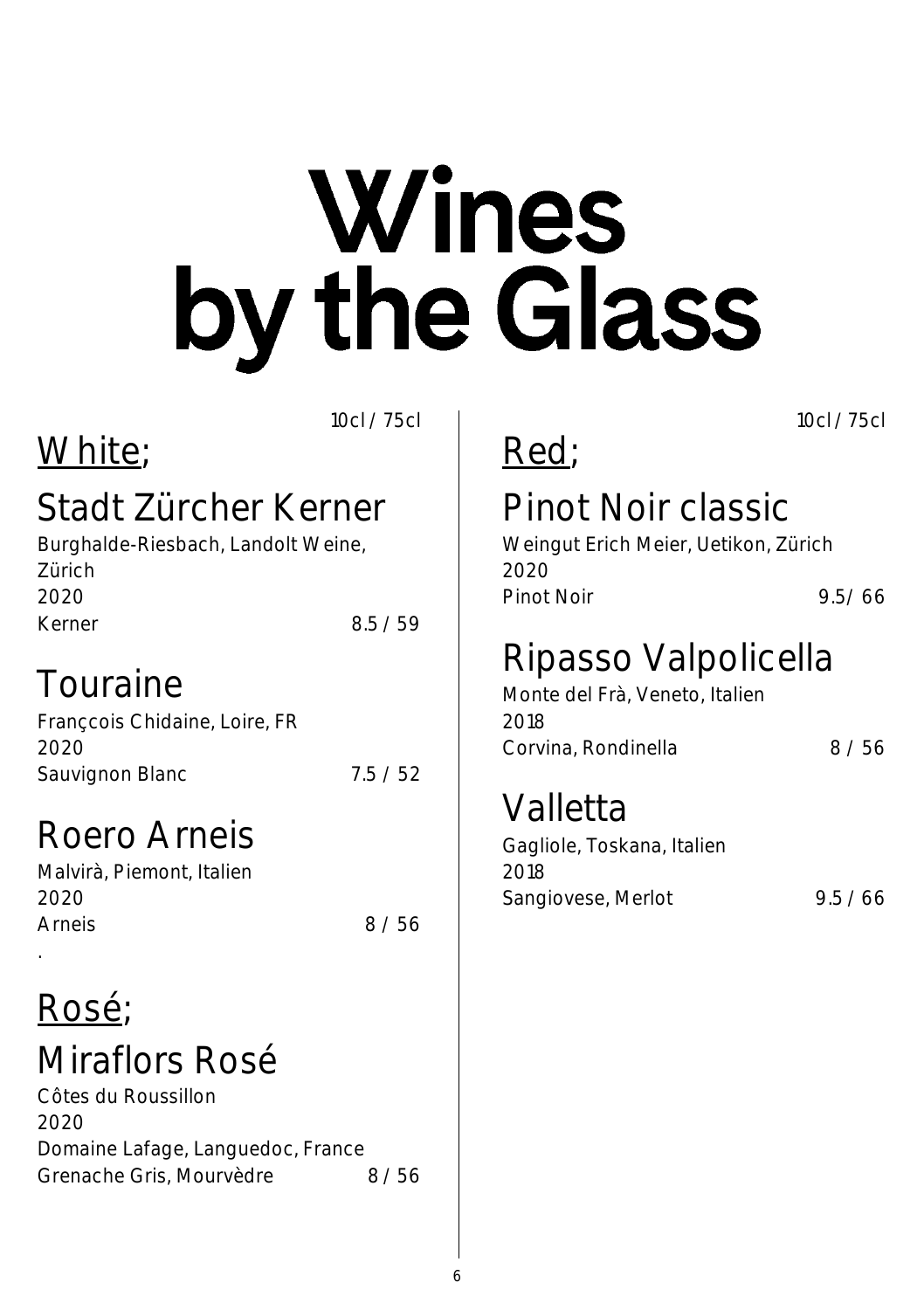## **Bar Snacks**

BIS 23.30 / UNTIL 23.30

#### Hausgemachte pikante Nussmischung

*Homemade mixed roasted nuts* 6.5

#### Bernadette's Züri-Fleischkäse

im Holzkörbchen gebacken mit knusprigem Bürli und Meerrettichsenf *Zürich Fleischkäse baked in a wooden basket with crispy*  "Bürli" bread and horseradish-mustard

11

#### Serrano-Schinken

Frisch ab Berkel geschnitten *Sliced Serrano ham* 

9

#### Saisonales Antipasti Gemüse

*Seasonal antipasti vegetables* 5

#### Rosmarin-Focaccia

*Rosemary focaccia* 4

#### Käsespezialitäten mit Rosmarin-Focaccia

*Cheeses served with rosemary focaccia* 8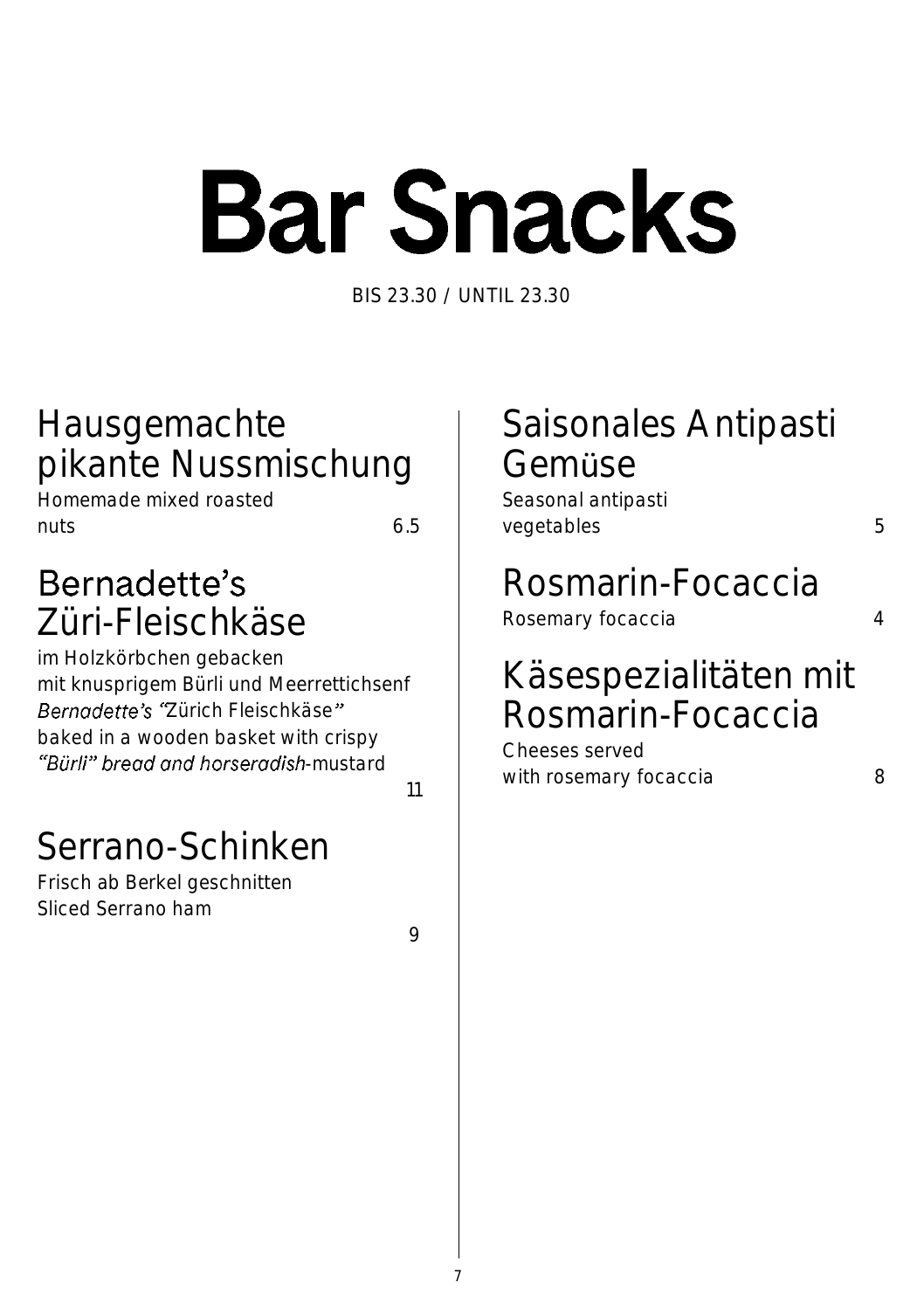# **All Day Food<br>Starters**

### Maiscrèmesuppe

mit marinierten Flusskrebsen *Corn cream soup with marinated crayfish* 15

## Gazpacho andaluz

mit Croûtons *Gazpacho andaluz with croûtons* 15



### Geflämmte Burrata

an mariniertem Pfirsich, bunte Tomaten und Chili-Balsamico Dressing *Flammed Burrata with marinated peach, tomatoes and chili-balsamico dressing* 18

#### Bernadette's Tatar mit Swiss Prime Beef

mit roten Zwiebeln, Kapern, Pommery-Senf und frischen Kräutern, serviert mit Toast und Butter Bernadette's Swiss prime beef tartar *served with toast and butter* kleine Portion / *small portion* 29

grosse Portion / *large portion* 41 mit Cognac, Whisky oder Calvados +5

#### Irischer Rauchund Graved Lachs

serviert mit Apfel-Meerrettich, Honigsenf-Dillsauce, roten Zwiebeln, Kapern, Toast und Butter *Irish smoked and graved salmon with apple horseradish capers, honey-dill sauce and red onions served with toast and butter* kleine Portion / *small portion* 29 grosse Portion / *large portion* 41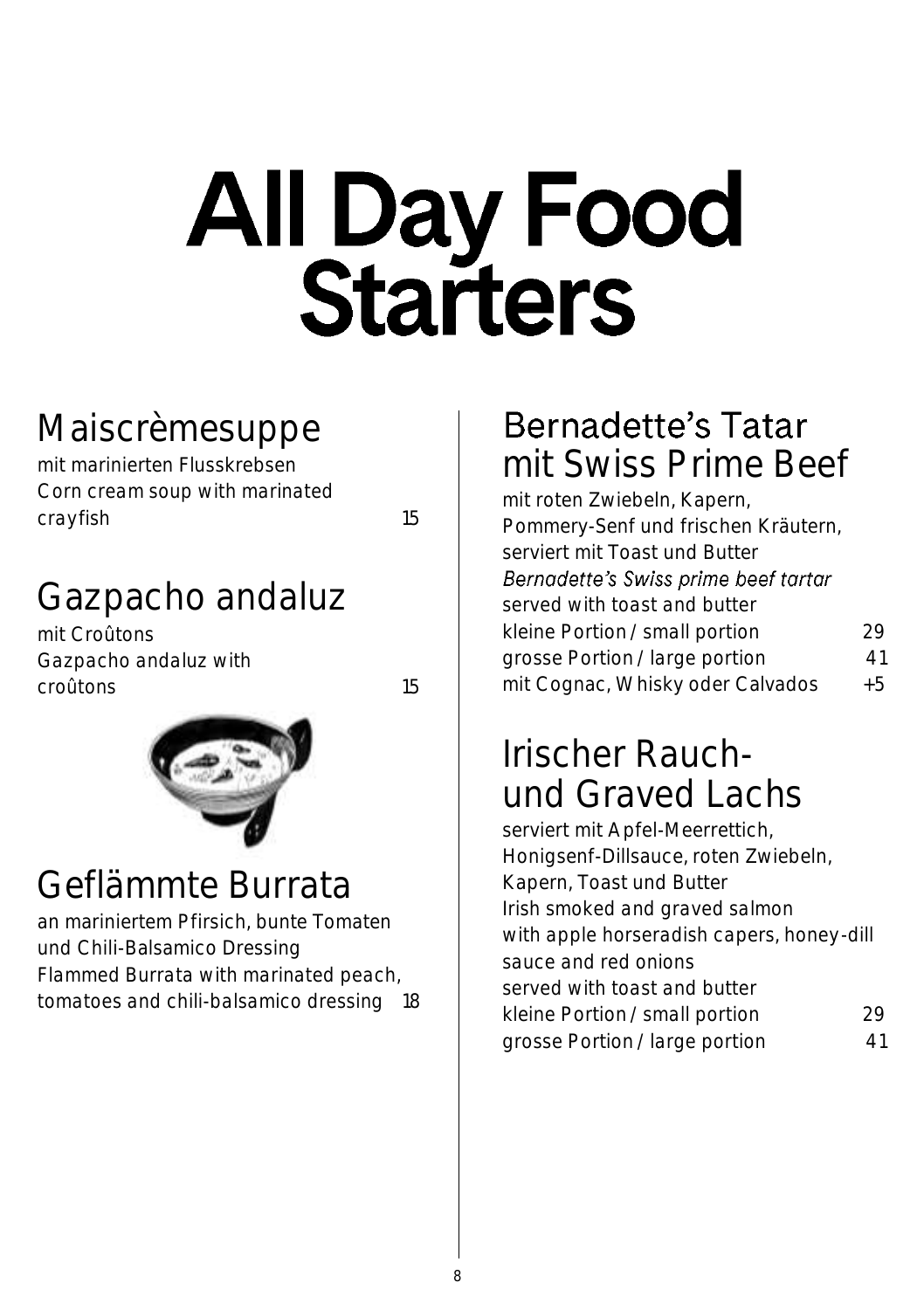# **All Day Food<br>Mains**

#### Tranche vom Bio-Lachs mit Capresebutter

auf Gemüse-Balsamicobeet mit blauen Kartoffeln

*Slice from bio salmon with caprese butter on a vegetable-balsamico bed with blue potatoes* 38

#### Erfrischendes Gemüsecurry mit Kichererbsen

serviert mit Basmatireis und Sesamcracker *Vegetable curry with chickpeas served with basmati rice and sesam crackers* 30

#### Rosa gebratene Kalbsleber

verfeinert mit Tomaten, Pinienkernen, Marsala, Salbei und kräftigem Jus serviert mit Rösti

*Sautéed veal liver, refined with tomatoes, pine nuts, Marsala, sage and jus served with Rösti (180g)* 44

## Züri Gschnätzlets

vom Kalb mit leichter Champignon-Rahmsauce, Zürcher Weisswein und Rösti *Veal with light white wine mushroom sauce and Rösti (140g)* 49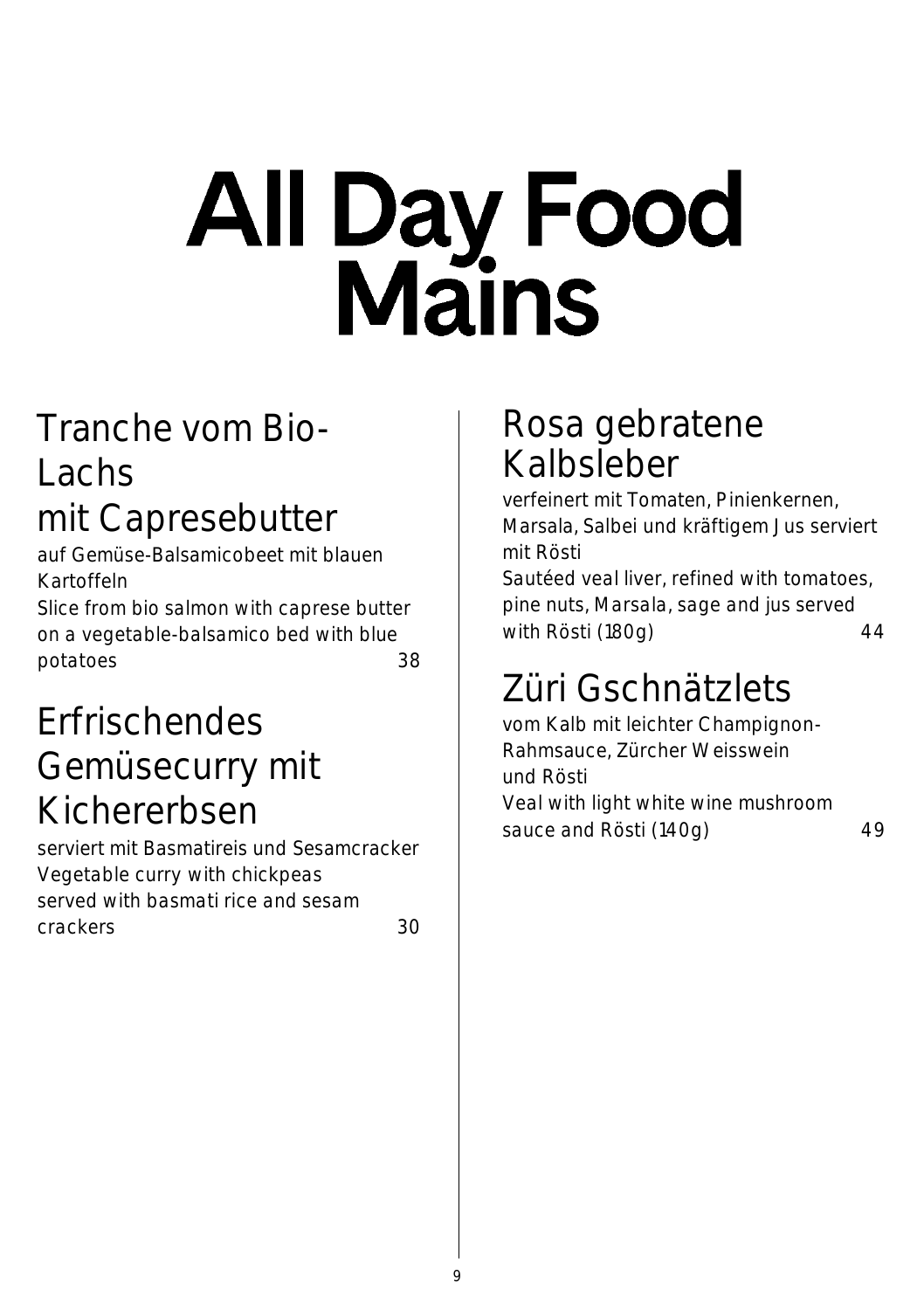## **Bernadette Loves Sweets**

## Wähen und Kuchen

fragen Sie unsere Mitarbeiter ab 6.5 *Tarts and Cakes Daily fresh offer of fruit tarts and cakes, ask our staff from 6.5*

#### Tonkabohnen Crème brûlée

serviert mit frischen Beeren *Tonkabeans crème brûlèe served with fresh berries* 12

## Bernadette's Fiskaffee

Kaffee-und Vanilleglacé mit Espresso und Schlagrahm *Coffee and vanilla ice cream with espresso and cream* 12

## Coupe Bailey's

Vanilleglacé mit Baileys, Mandelkrokant und Schlagrahm *Vanilla ice cream with Baileys, almonds brittle and whipped cream* 11

## Coupe Dänemark

Vanilleglacé mit warmer Schokoladensauce und Schlagrahm *Vanilla ice cream with warm chocolate sauce and whipped cream* 12

## Kirsch Clafoutis

serviert mit Vanillesauce und Schokoglacé *Cherry clafoutis* 12 *served with vanilla sauce and chocolate ice cream*

#### Solognotte / **Warmes** Apfeltartelette

mit Karamellsauce und Crème double de la Gruyère *Warm apple tart with caramel sauce and Crème double de la Gruyère* 14

## Glacé

Vanille, Schokolade, Kaffee, Erdbeer, Stracciatella, Karamell pro Kugel / *per scoop* 4.5 mit Schlagrahm / *with whipped cream* + 1

#### **Sorbets**

Zitrone, Mango-Passionsfrucht, Blutorange, Zwetschgen

pro Kugel / per scoop 4.5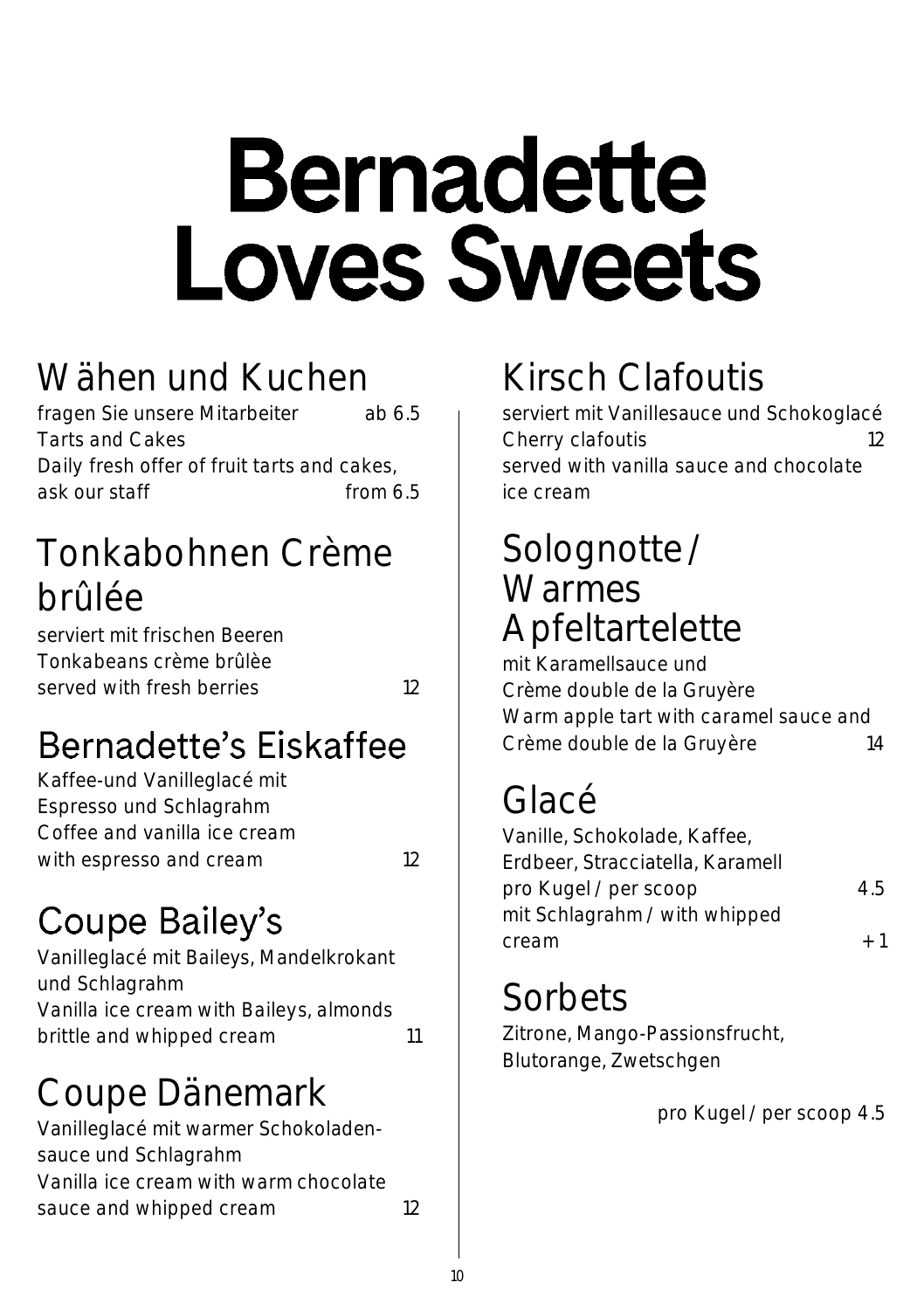



### Gin

| Bickens Premium Blended Gin  <br>London                       |                 |    |
|---------------------------------------------------------------|-----------------|----|
| 40%                                                           | 4c <sub>1</sub> | 10 |
| Turicum Dry Gin Small Batch  <br>Zurich, Switzerland<br>41.5% | 4c <sub>l</sub> | 14 |
| Deux Frères  <br>Zurich, Switzerland<br>43%                   | 4c <sub>l</sub> | 19 |
| Ginuine Gin Strawberry  <br>Zurich, Switzerland<br>40%        | 4cl             | 14 |
| Mare Mediterranean Gin   Spain<br>42.7%                       | 4c <sub>l</sub> | 16 |
| Tanqueray London Dry Gin  <br>England                         |                 |    |
| 47.3%                                                         | 4c <sub>1</sub> | 13 |
| Haymans Sloe Gin   England<br>26%                             | 4c <sub>1</sub> | 13 |
| Hendrick's Gin   Scotland                                     |                 |    |
| 41.4%                                                         | 4c <sub>l</sub> | 14 |
| Monkey 47 Schwarzwald Dry Gin  <br>Schwarzwald, Germany       |                 |    |
| 47%                                                           | 4cl             | 16 |
|                                                               |                 |    |

## Vodka

| Skyy Vodka                   |     |    |
|------------------------------|-----|----|
| <b>USA</b>                   |     |    |
| 40%                          | 4c1 | 10 |
| Hanz Spirituosen Vodka       |     |    |
| Bern, Switzerland            |     |    |
| 40%                          | 4c1 | 12 |
| Chopin Vodka Potato   Poland |     |    |
| 40%                          | 4cl | 15 |
|                              |     |    |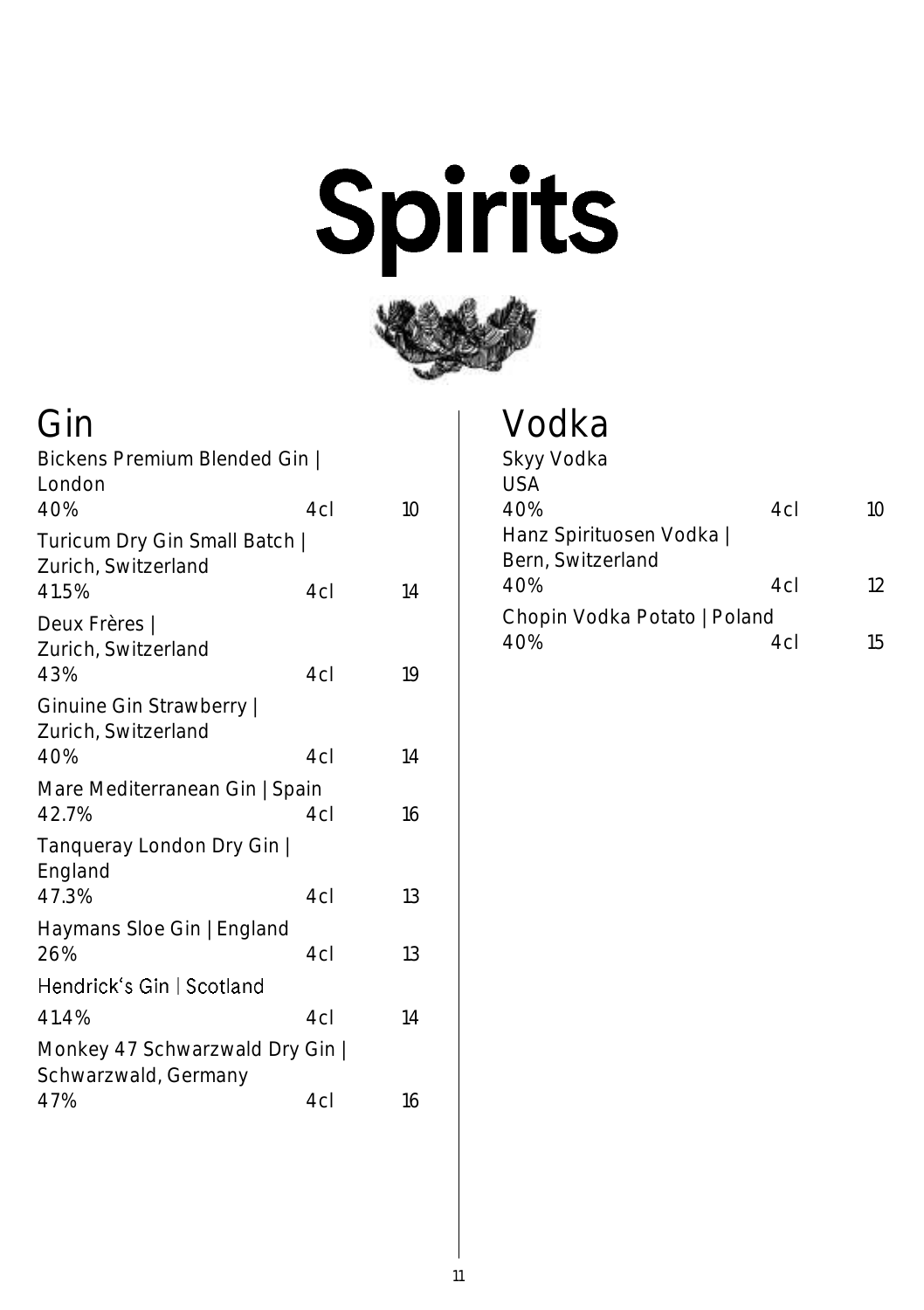



#### Rum & Cachaça

| <b>Plantation Artisanal Rum</b><br>"3 Stars" White   Caribbean           |                 |    |
|--------------------------------------------------------------------------|-----------------|----|
| 41.20%<br>Plantation Rum Original Dark                                   | 4c <sub>l</sub> | 10 |
| Caribbean<br>40%                                                         | 4c <sub>l</sub> | 10 |
| Appleton Estate Extra<br>12 Years Rum 70cl   Jamaica<br>43%              | 4c <sub>1</sub> | 14 |
| Bacardi Facundo Neo Silver  <br>Puerto Rico                              |                 |    |
| 40%                                                                      | 4c <sub>l</sub> | 18 |
| Rhum J. M. Rhum Gold Agricole<br>50% 70cl   Martinique                   |                 |    |
| 40%                                                                      | 4c <sub>l</sub> | 12 |
| Kraken Black Spiced Rum   USA                                            |                 |    |
| 40%                                                                      | 4c <sub>l</sub> | 12 |
| Corporation Cuba Ron S.A.<br>Havana Club Rum Añejo<br>7 años 7 J.   Cuba |                 |    |
| 40%                                                                      | 4c <sub>1</sub> | 14 |
| Ron Zacapa Centenario Solera<br>Gran Reserva 23   Guatemala              |                 |    |
| 40%                                                                      | 4c <sub>l</sub> | 18 |
| Leblon Cachaça do Brasil   Brasil<br>40%                                 | 4cl             | 12 |
|                                                                          |                 |    |

Tequila & Mezcal

| 4c <sub>1</sub> | 11 |
|-----------------|----|
| 4c <sub>1</sub> | 11 |
| 4c1             | 18 |
|                 |    |

#### Pisco

| Pisco Acholado.       |     |   |
|-----------------------|-----|---|
| Demonio de los Andes. |     |   |
| Tacama   Peru         |     |   |
| 40%                   | 2c1 | R |
|                       |     |   |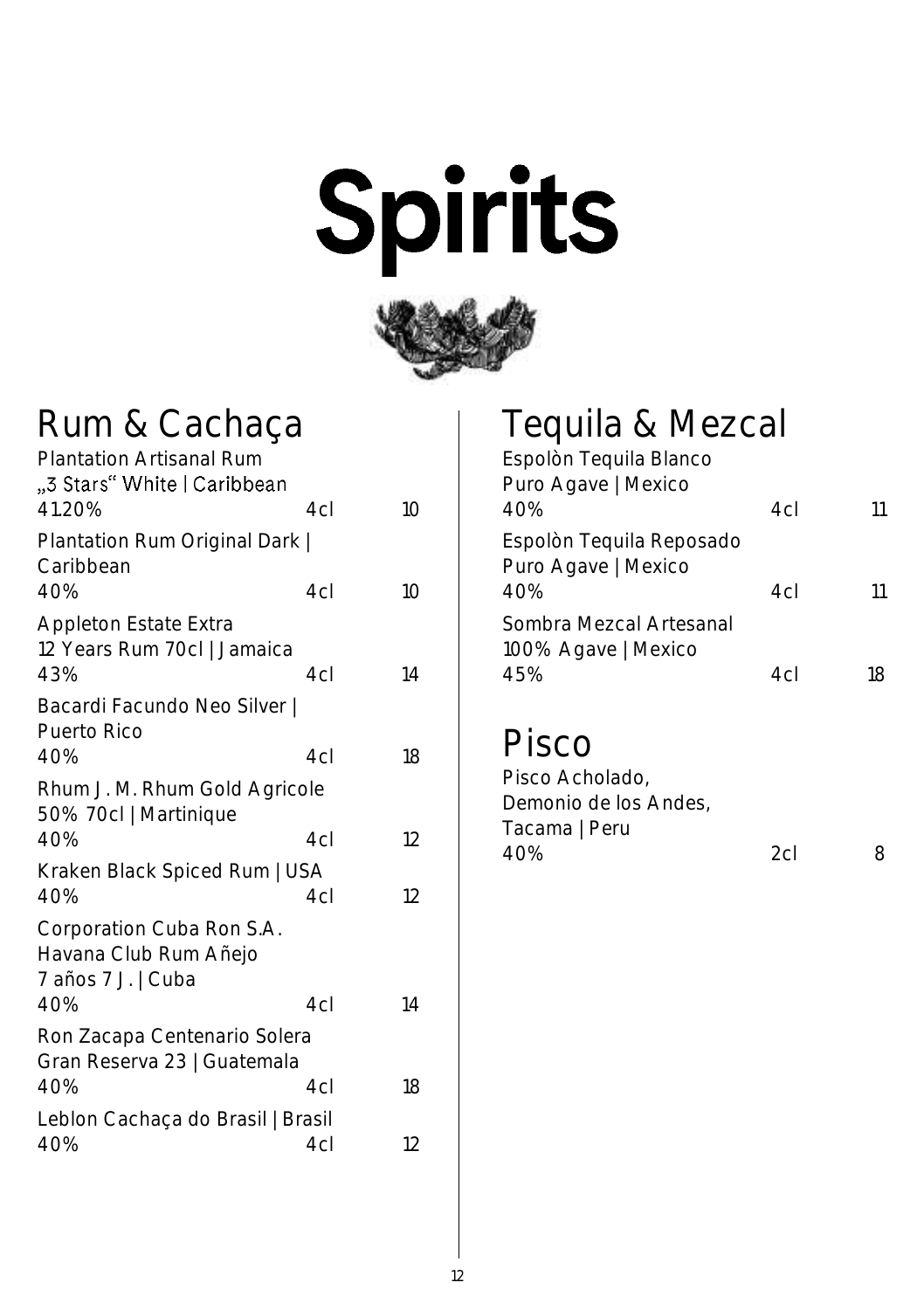



#### **Whisky**

| Buffalo Trace Kentucky Straight<br>Bourbon   Kentucky, USA<br>40% | 4c <sub>l</sub> | 12 |
|-------------------------------------------------------------------|-----------------|----|
| Rittenhouse Straight Rye<br>Whisky 70cl   Kentucky, USA<br>50%    | 4cl             | 15 |
| Käsers Schloss Single Malt<br>Double Wood   Switzerland<br>43%    | 4c <sub>l</sub> | 26 |
| Johnnie Walker RED LABEL<br>Blended Scotch   Scotland<br>40%      | 4c <sub>l</sub> | 10 |
| Chivas Regal<br>Blended Scotch Whisky 12 J.<br>Scotland<br>40%    | 4cl             | 15 |
| Auchentoshan Single Malt 12 J.<br>Lowlands, Scotland              |                 |    |
| 40%                                                               | 4cl             | 14 |

| Lagavulin aged 16 Years<br>Islay Single Malt  <br>Isle of Islay, Scotland<br>43% | 4c <sub>1</sub> | 16 |
|----------------------------------------------------------------------------------|-----------------|----|
| Ardbeg Single Malt Non<br>Chill-Filtered 10 J.<br>Isle of Islay, Scotland<br>46% | 4c <sub>1</sub> | 18 |
| Glenfiddich 12 YFARS OLD<br>Single Malt Scotch  <br>Speyside, Scotland<br>40%    | 4c <sub>1</sub> | 14 |
| <b>Tullamore DEW</b><br>Single Malt Whisky   Ireland<br>40%                      | 4cl             |    |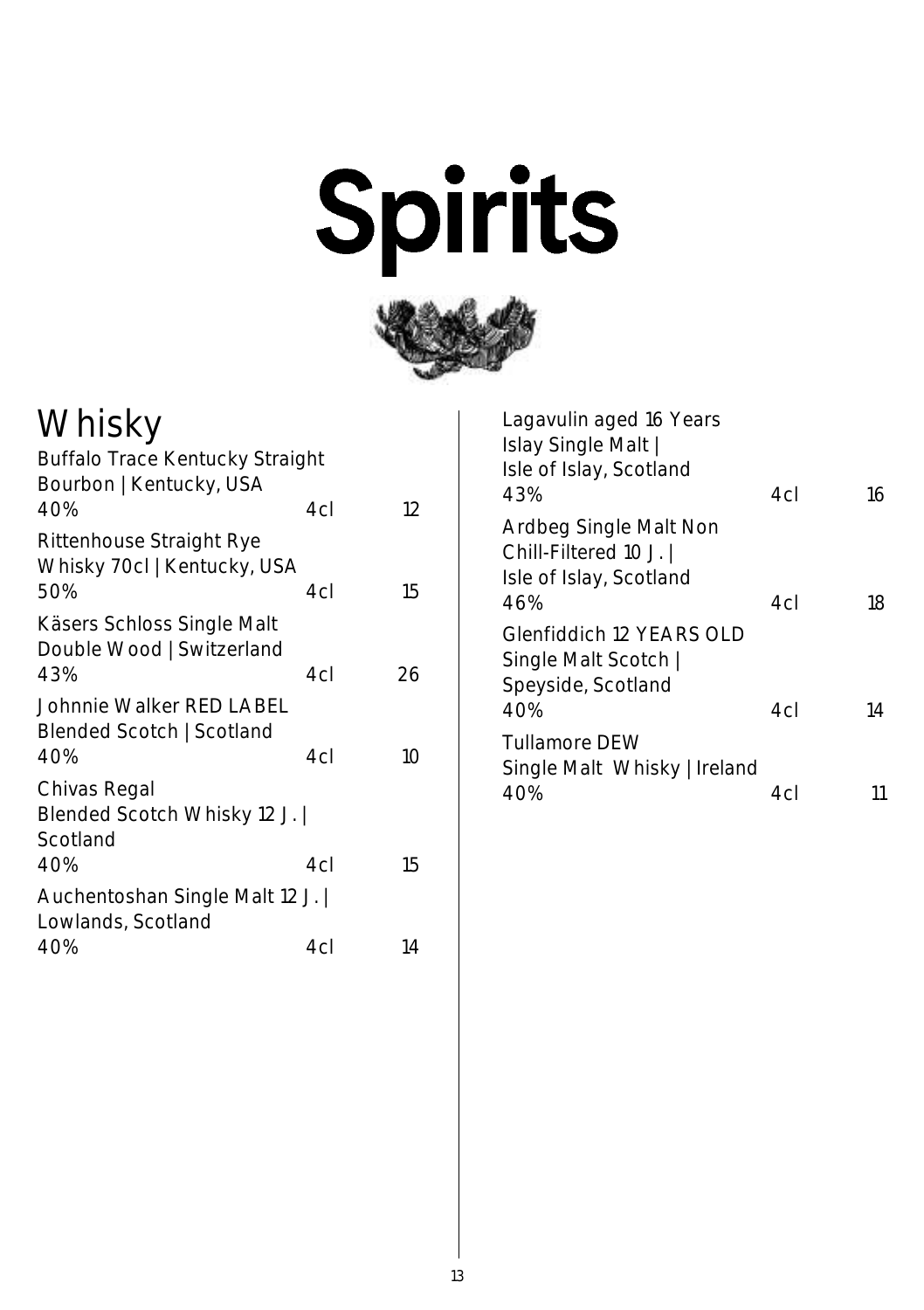



#### Cognac, Brandy & Calvados

| Hennessy Cognac VS<br>40%                            | 2c1             | 12 |
|------------------------------------------------------|-----------------|----|
| Rémy Martin Cognac VSOP<br>Mature Cask Finish<br>40% | 2c1             | 14 |
| Cognac 1840 Pierre Ferrand<br>45%                    | 2c <sub>1</sub> | 10 |
| Vecchia Romagna Etichetta Nera<br>38%                | 2c <sub>1</sub> | 10 |
| Morin Père et Fils Calvados<br>35%                   | 2cl             |    |

#### Grappa

| Nonino Grappa Antica Cuvée 5 J. |                 |                 |
|---------------------------------|-----------------|-----------------|
| 43%                             | 2c1             | 12              |
| Nonino Grappa II Merlot         |                 |                 |
| 41%                             | 2c1             | $10 \,$         |
| Nonino Grappa II Moscato        |                 |                 |
| 41%                             | 2cl             | $10 \,$         |
| Nonino Grappa Lo Chardonnay     |                 |                 |
| 41%                             | 2c <sub>l</sub> | $10 \,$         |
| Grappa di Barbera, Marolo       |                 |                 |
| 41%                             | 2c1             | $10 \,$         |
| Grappa di Brunello, Marolo      |                 |                 |
| 41%                             | 2c1             | 10 <sup>2</sup> |
| Grappa di Nebbiolo, Marolo      |                 |                 |
| 41%                             | 2cl             | 10              |
| Grappa Fior di Vite Ramazzotti  |                 |                 |
| 40%                             | 2cl             | 8               |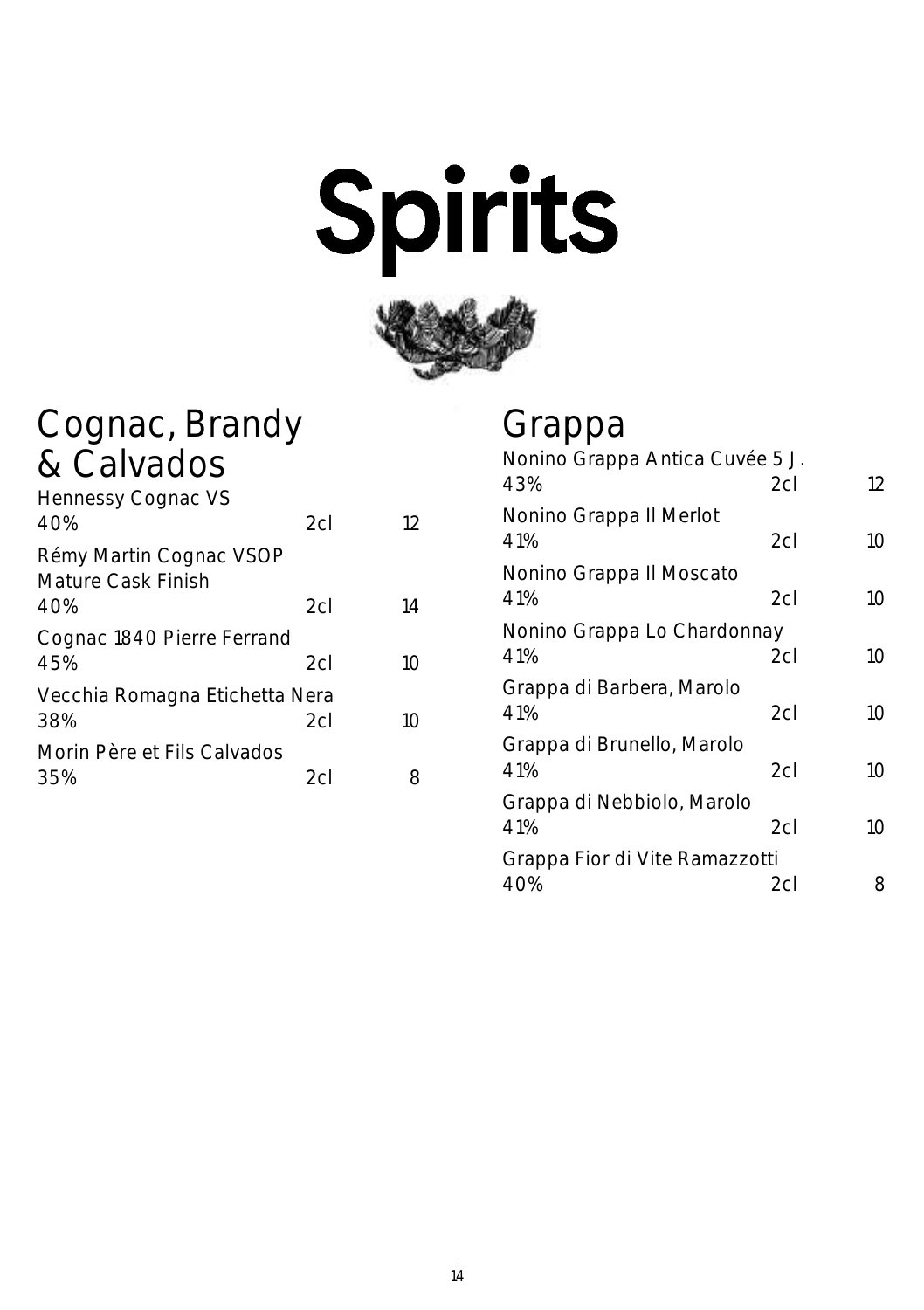



#### **Bitters**

| Matter Martinazzi Classic Bitter  <br>Bern, Switzerland<br>22% | 4c <sub>l</sub> | 8  |
|----------------------------------------------------------------|-----------------|----|
| Matter Gran Classico Bitter  <br>Bern, Switzerland<br>28%      | 4c <sub>1</sub> | 9  |
| Appenzeller Alpenbitter  <br>Appenzell, Switzerland<br>29%     | 4c <sub>l</sub> | 8  |
| Campari Bitter Aperitif<br>Lombardei, Italy<br>23%             | 4c <sub>l</sub> | 8  |
| Braulio Amaro Alpino Aperitif<br>Lombardy, Italy<br>21%        | 4c <sub>l</sub> | 7  |
| Ramazzotti Amaro 1815  <br>Lombardy, Italy<br>30%              | 4c <sub>l</sub> | 8  |
| Averna Amaro Aperitif   Italy<br>29%                           | 4cl             | 8  |
| Cynar   Italy<br>16.50%                                        | 4c <sub>1</sub> | 8  |
| Fernet Branca   Lombardy, Italy<br>40%                         | 4c <sub>l</sub> | 8  |
| Nonino Amaro Quintessentia  <br>Friuli, Italy<br>35%           | 4c <sub>l</sub> | 10 |
|                                                                |                 |    |

#### Vermouth

| Helvetico Vermouth Dry<br>Zurich, Switzerland             |                 |   |
|-----------------------------------------------------------|-----------------|---|
| 16%                                                       | 4c <sub>l</sub> | 9 |
| Helvetico Vermouth Bianco  <br>Zurich, Switzerland<br>16% | 4c <sub>l</sub> |   |
| Helvetico Vermouth Rosso  <br>Zurich, Switzerland         |                 |   |
| 16%                                                       | 4cl             | 9 |
| Carpano Antica Formula Vermouth  <br>Lombardy, Italy      |                 |   |
| 16.50%                                                    | 4c <sub>1</sub> |   |
| Lillet Blanc Apéritif<br>Bordeaux, France                 |                 |   |
| 17%                                                       | 4c <sub>l</sub> | 8 |
| Aperol Aperitif   Italy<br>11%                            | 4cl             | 8 |
|                                                           |                 |   |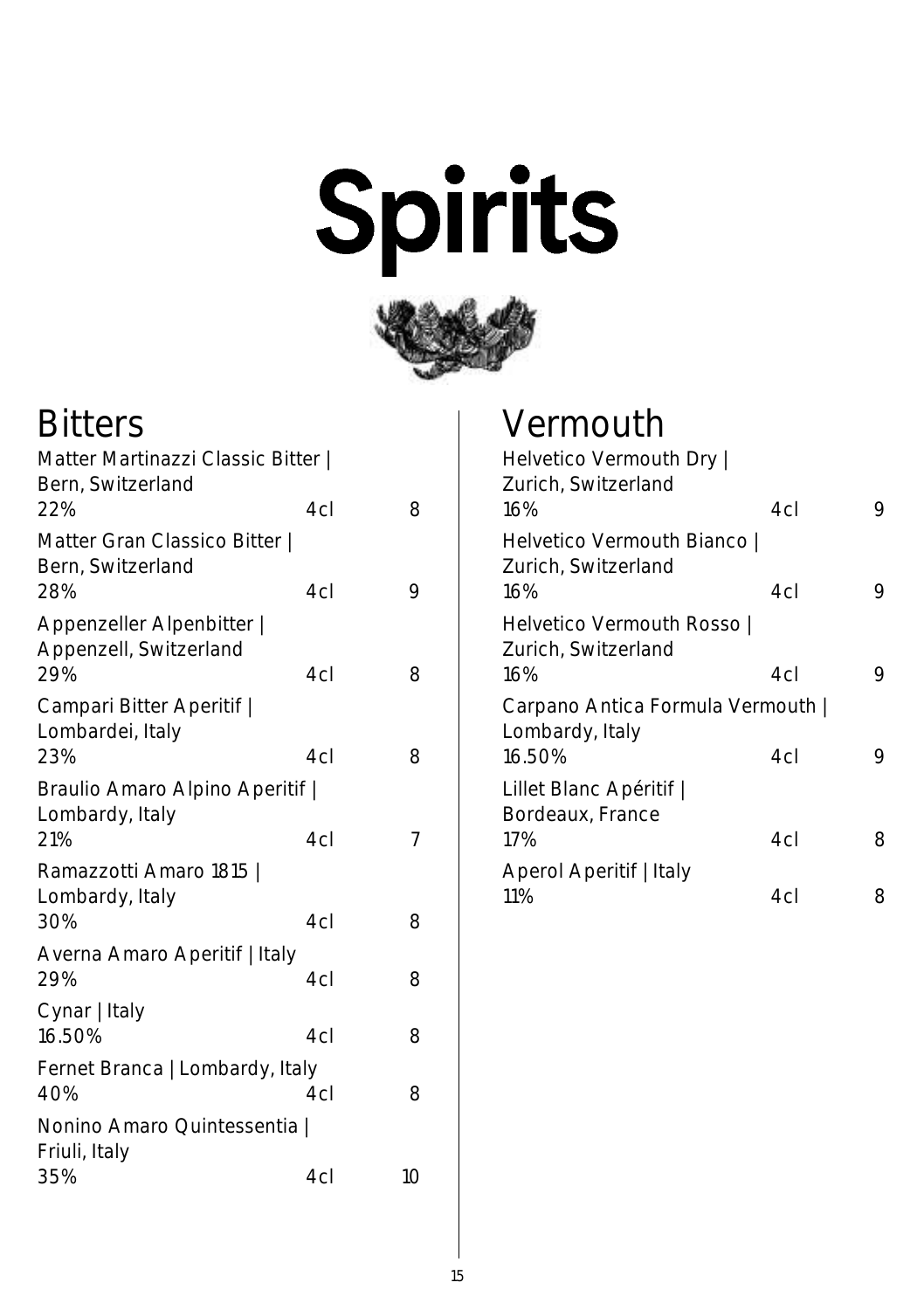



#### Pastis & Absinthe

| Pernod Aperitif   Pontarlier, France |                 |    |
|--------------------------------------|-----------------|----|
| 40%                                  | 4c <sub>l</sub> |    |
| Matter Absinthe "Mansinthe"          |                 |    |
| by Marilyn Manson                    |                 |    |
| Switzerland, Bern                    |                 |    |
| 66.60%                               | 4c <sub>1</sub> | 15 |
| Henri Bardouin Pastis Grand Cru      |                 |    |
| Provence, France                     |                 |    |
| 45%                                  |                 |    |

#### Sherry & Port

| Tio Pepe Sherry Palomino   |     |     |
|----------------------------|-----|-----|
| Fino Gonzales              |     |     |
| Byass, Spanien Xerez       |     |     |
| 15%                        | 5c1 | 10  |
| Taylor's 10YO              |     |     |
| 10 Years   Portugal, Douro |     |     |
| 20%                        | 5cl | 12  |
| Taylor's Chip Dry White    |     |     |
| Portugal, Douro            |     |     |
| 16%                        | 5c1 | հ հ |
|                            |     |     |

Fruit Brandies

| Mirabelle F. Razzai  <br>Switzerland<br>42%                       | 2c1 | 8 |
|-------------------------------------------------------------------|-----|---|
| Himbeer 40%,<br>Brennerei Hans Erismann  <br>Zurich, Switzerland  | 2cl | 8 |
| Williams 41%,<br>Brennerei Hans Erismann  <br>Zurich, Switzerland | 2c1 | 8 |
| Kirsch 41%,<br>Brennerei Willisau  <br>Zurich, Switzerland        | 2cl | 8 |
| Quitten 41%,<br>Brennerei Hans Erismann  <br>Zurich, Switzerland  | 2cl | 8 |
| Morin Père et Fils Vieille Prune                                  |     |   |
| France<br>41%                                                     | 2cl | 8 |

#### Akvavit

| Danish Distillers Akvavit |                 |            |
|---------------------------|-----------------|------------|
| Aalborg Taffel   Denmark  |                 |            |
| 45%                       | 4c <sub>1</sub> | $1 \Omega$ |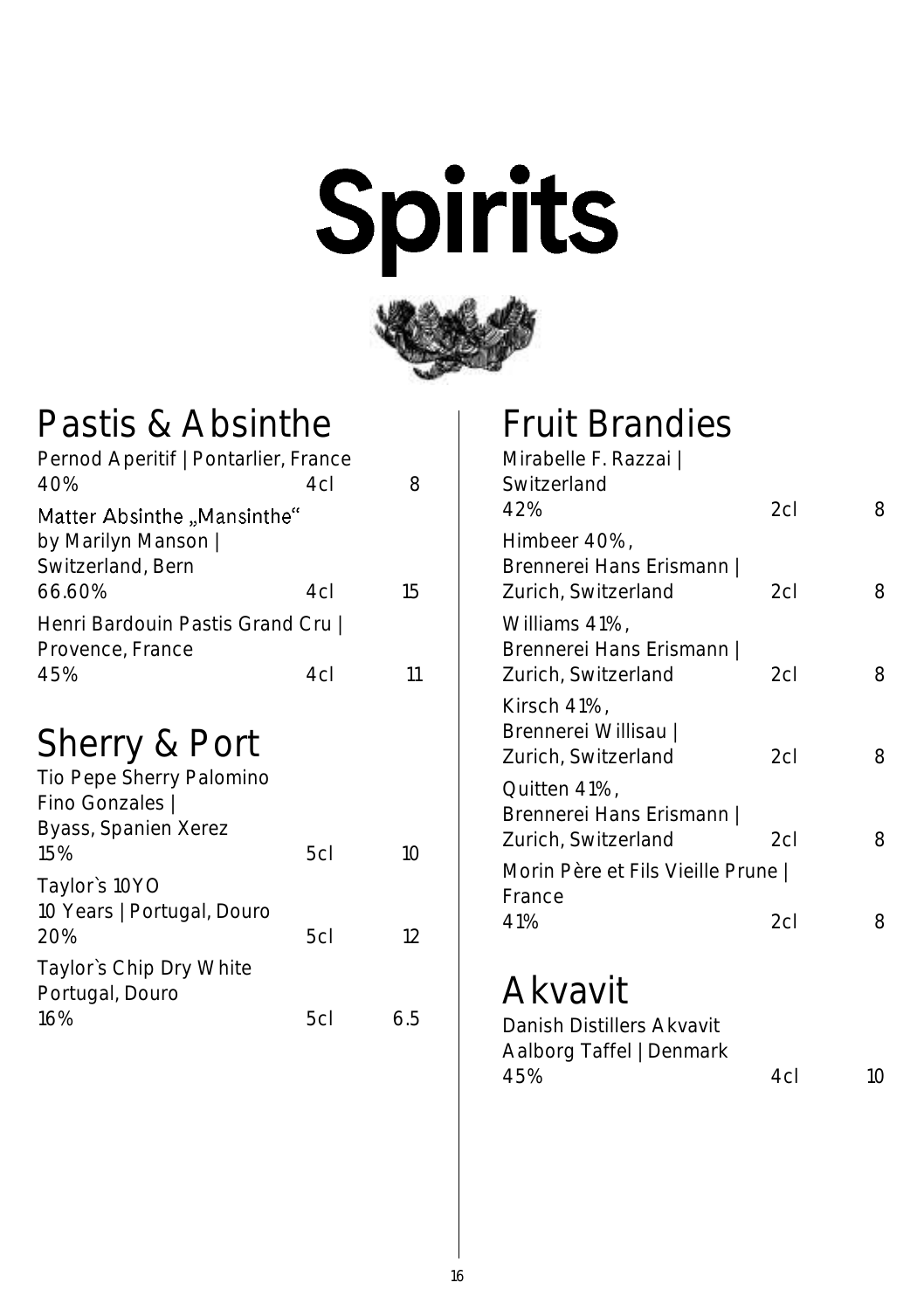



### Liqueur

| Amaretto Disaronno Illva  <br>Lombardy, Italy<br>28% | 4c <sub>l</sub> | 8  |
|------------------------------------------------------|-----------------|----|
| Sambuca Molinari, Molinari  <br>Italy<br>40%         | 4c <sub>l</sub> | 8  |
| Italicus Rosolio di Bergamotto  <br>Italy            |                 |    |
| 32%<br>Bailey's Irish Cream   Ireland                | 4c <sub>l</sub> | 15 |
| 17%                                                  | 4c <sub>l</sub> | 8  |
| Hierbas Ibicencas   Ibiza, Spain<br>26%              | 4c <sub>l</sub> | 8  |
| Grand Marnier Cordon rouge<br>France                 |                 |    |
| 40%                                                  | 4c <sub>l</sub> | 8  |
| Cointreau Triple Sec   France<br>40%                 | 4c <sub>l</sub> | 8  |
| Chartreuse Kräuterlikör Verte  <br>France            |                 |    |
| 55%                                                  | 4c <sub>l</sub> | 13 |
| Bénédictine Kräuterlikör DOM  <br>France             |                 |    |
| 40%                                                  | 4c <sub>l</sub> | 9  |
| Mozart Dark Chocolate Liqueur  <br>Austria           |                 |    |
| 17%                                                  | 4c <sub>l</sub> | 9  |

| Kahlua Coffee   Mexico<br>20% | 4c <sub>1</sub> | 8 |
|-------------------------------|-----------------|---|
| Southern Comfort   USA<br>35% | 4c <sub>1</sub> | R |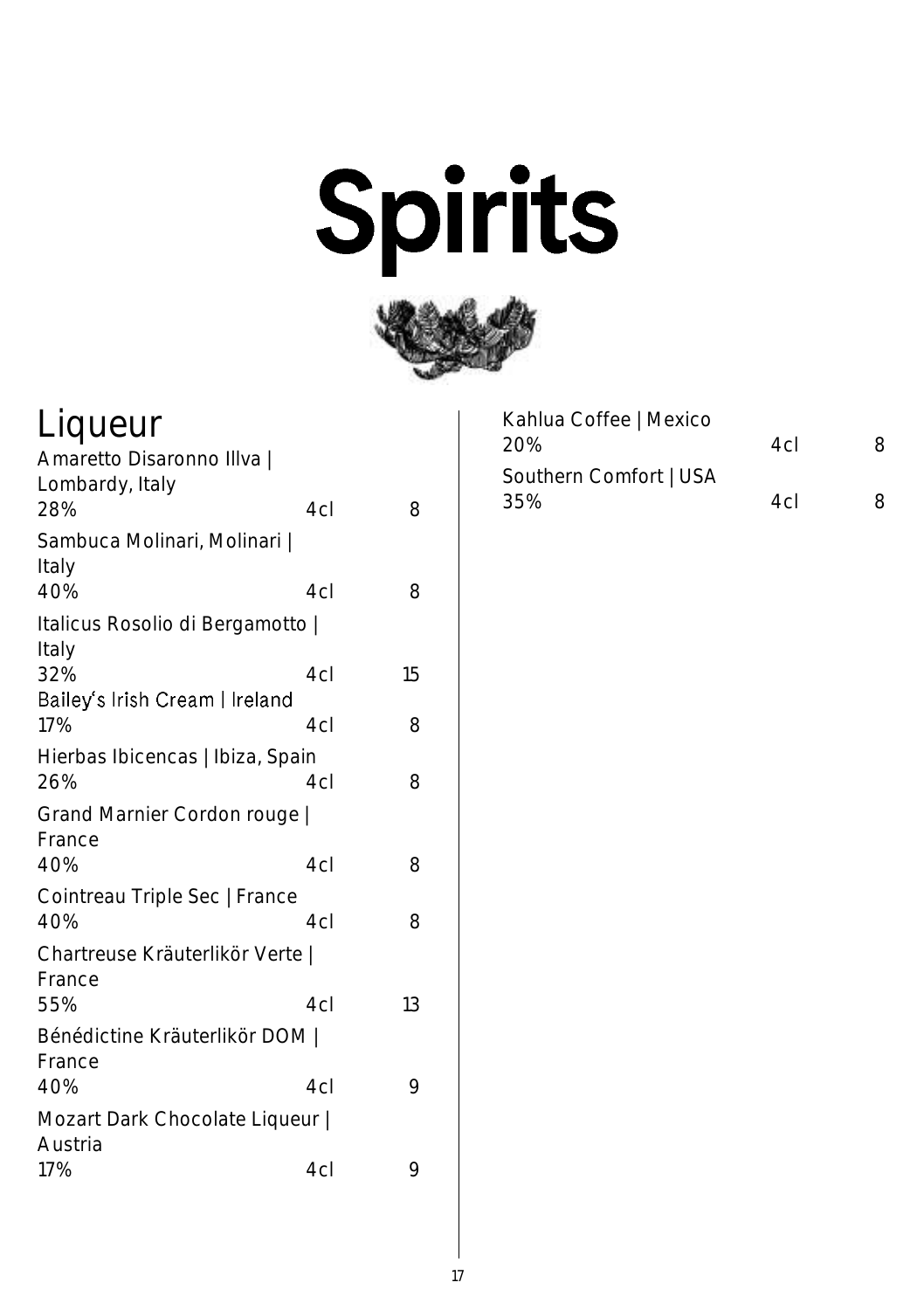



#### Soft Drinks

| Gazosa Aranciata Amara  | 35cl             | 6   |
|-------------------------|------------------|-----|
| Gazosa Limone           | 35 <sub>cl</sub> | 6   |
| Rivella Rot / Blau      | 33cl             | 5.5 |
| Apfelschorle /          |                  |     |
| Apple schorle           | 33cl             | 5.5 |
| Coca Cola               | 33cl             | 5.5 |
| Cola Zero               | 33cl             | 5.5 |
| Eistee Lemon            | 33cl             | 5.5 |
| Red Bull                | 25cl             | 8   |
| Tonic Fever Tree        | 20c              | 6   |
| Bitter Lemon Fever Tree | 20c              | 6   |
| Ginger Ale Fever Tree   | 20c              | 6   |
| Ginger Beer Fever Tree  | 20c              | 6   |
| San Bitter              | 10c1             | 5.5 |

#### Mineral /Water

Züriwasser ZH2O, drink & donate / *Tap water* 50cl 3 100cl 6 Valser Mineralwasser mit & ohne Kohlensäure 33cl 5.5

|  | Valser water still or sparkling 75cl | 9.5 |
|--|--------------------------------------|-----|

#### Säfte / Juices

| Orangensaft / orange juice | 20cl | 6 |
|----------------------------|------|---|
| Tomatensaft / Tomato       | 20c1 | 6 |
| Ananassaft / Pineapple     | 20c1 | 6 |
| Grapefruit                 | 20c1 | 6 |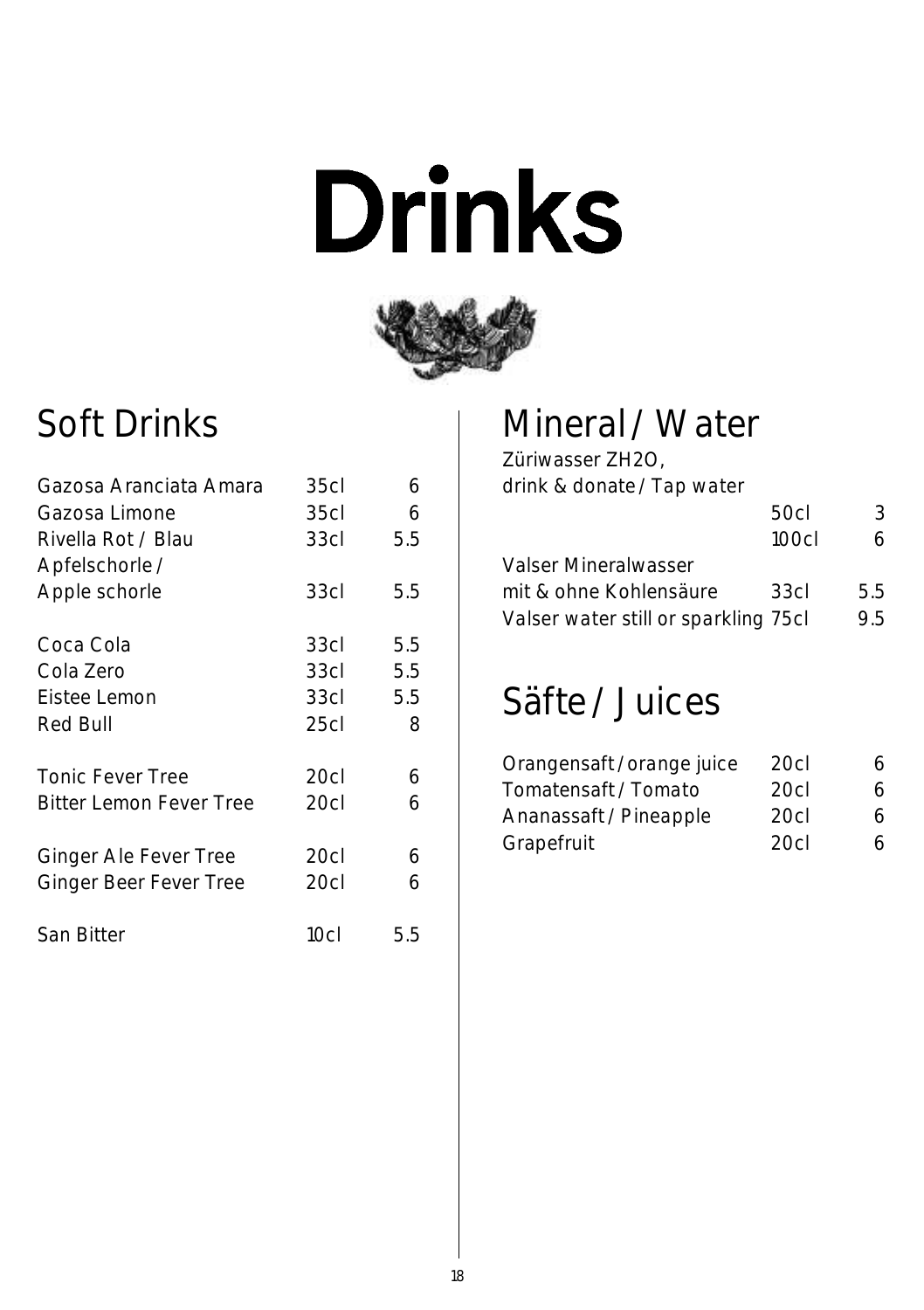# Hot Beverages<br>& Beer

#### Heissgetränke / Hot Beverages

| Kaffee Crème, Espresso /<br>Coffee, espresso<br>Cappuccino, Milchkaffee /                                 | 4.5 |
|-----------------------------------------------------------------------------------------------------------|-----|
| Cappuccino, milk coffee                                                                                   | 5.7 |
| Schwarztee /<br>Black teas: Darjeeling, Earl Grey,<br>Masala Chai                                         | 5   |
| Grüntee / Green tea: Morgentau<br>Infusionen / Herbal infusion:<br>Minze / Mint, Verveine, Rooibos-Orange |     |
| Taucherli-Schoggi Milch/<br>Taucherli milk chocolate<br>Taucherli-Schoggi Schwarz /                       | 6.5 |
| Taucherli dark chocolate                                                                                  | 6.5 |

#### Bier / Beer

| Calanda Edelbräu<br>5.2 Vol%           | 33cl | 6 |
|----------------------------------------|------|---|
| Ittinger Amber<br>5.6 Vol%             | 33cl | 8 |
| Birra Moretti, L'Autentica<br>4.6 Vol% | 33cl |   |
| Appenzeller Weizenbier<br>5.2 Vol%     | 50cl | 9 |
| Leermond Appenzeller<br>O Vol%         | 33cl |   |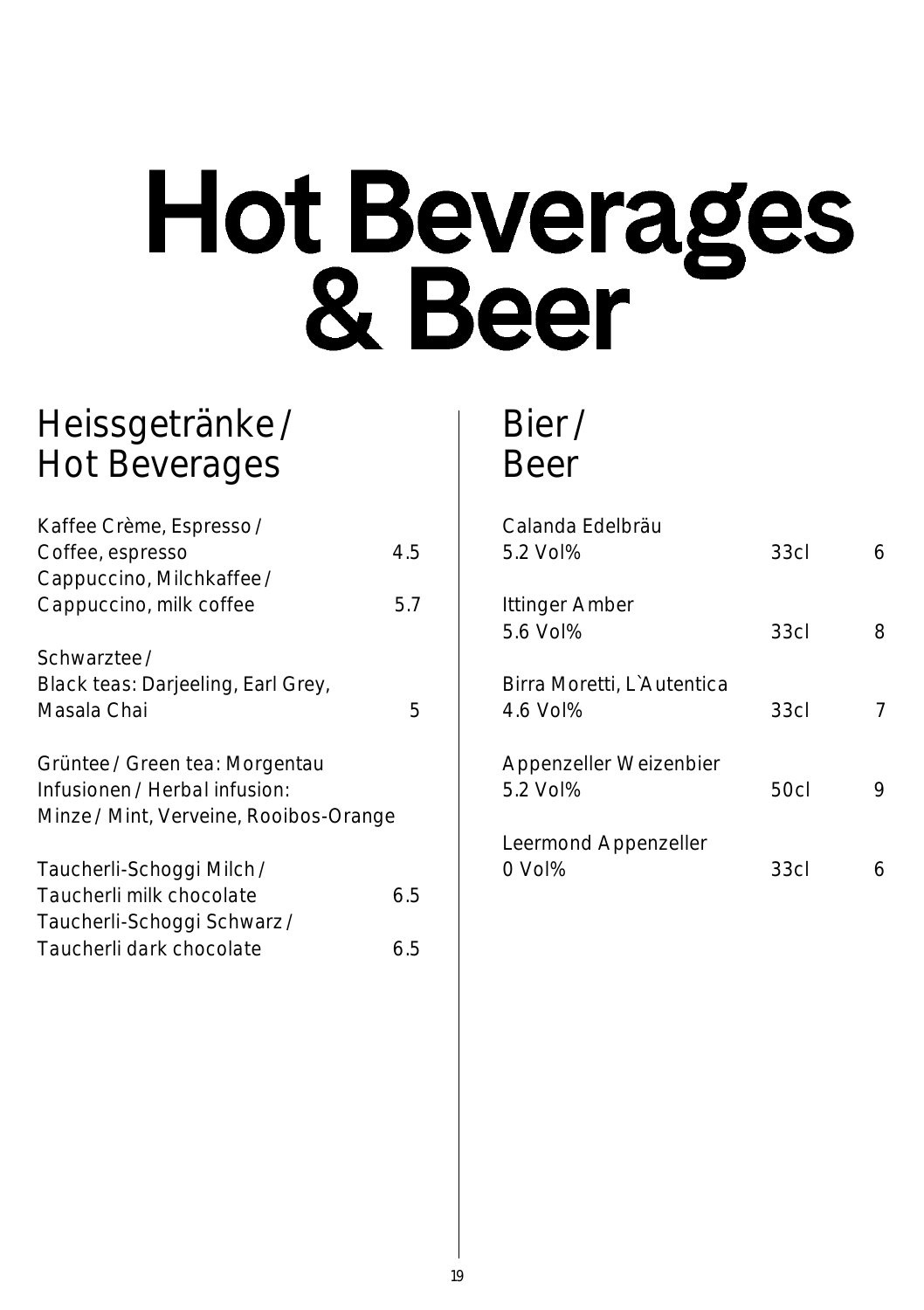# **Declaration** of Origin<br>& Suppliers

Fisch/ Fish

#### Fleisch/Meat

| Swiss Prime Beef Geiser AG,<br>Schlieren                                               | CH.        | Swiss Alpine Salmon<br>Aquaculture                                | CH.  |
|----------------------------------------------------------------------------------------|------------|-------------------------------------------------------------------|------|
| Kalb / <i>Veal</i> (Gschnätzlets)<br>Geiser AG, Schlieren<br>Metzgerei Keller, Zürich  | CH.<br>CH. | Rauchlachs, Salmon Salar<br>Rageth Comestibles AG,<br>Landquart   | IE.  |
| Kalb (Eckstück) / Veal<br>Geiser AG, Schlieren<br>Metzgerei Keller, Zürich             | CH.        | Graved Lachs, Salmon Salar<br>Rageth Comestibles AG,<br>Landquart | NOR. |
| Schwein / Pork<br>Geiser AG, Schlieren<br>Metzgerei Keller, Zürich                     | <b>CH</b>  | Bei Allergien oder Unverträglichkeiten,                           |      |
| Serrano Schinken/Serrano ham<br>Metzgerei Köferli, Döttingen<br>Frischparadies, Zürich | ESP        | wenden Sie sich bitte an unsere<br>Mitarbeiter                    |      |
|                                                                                        |            |                                                                   |      |